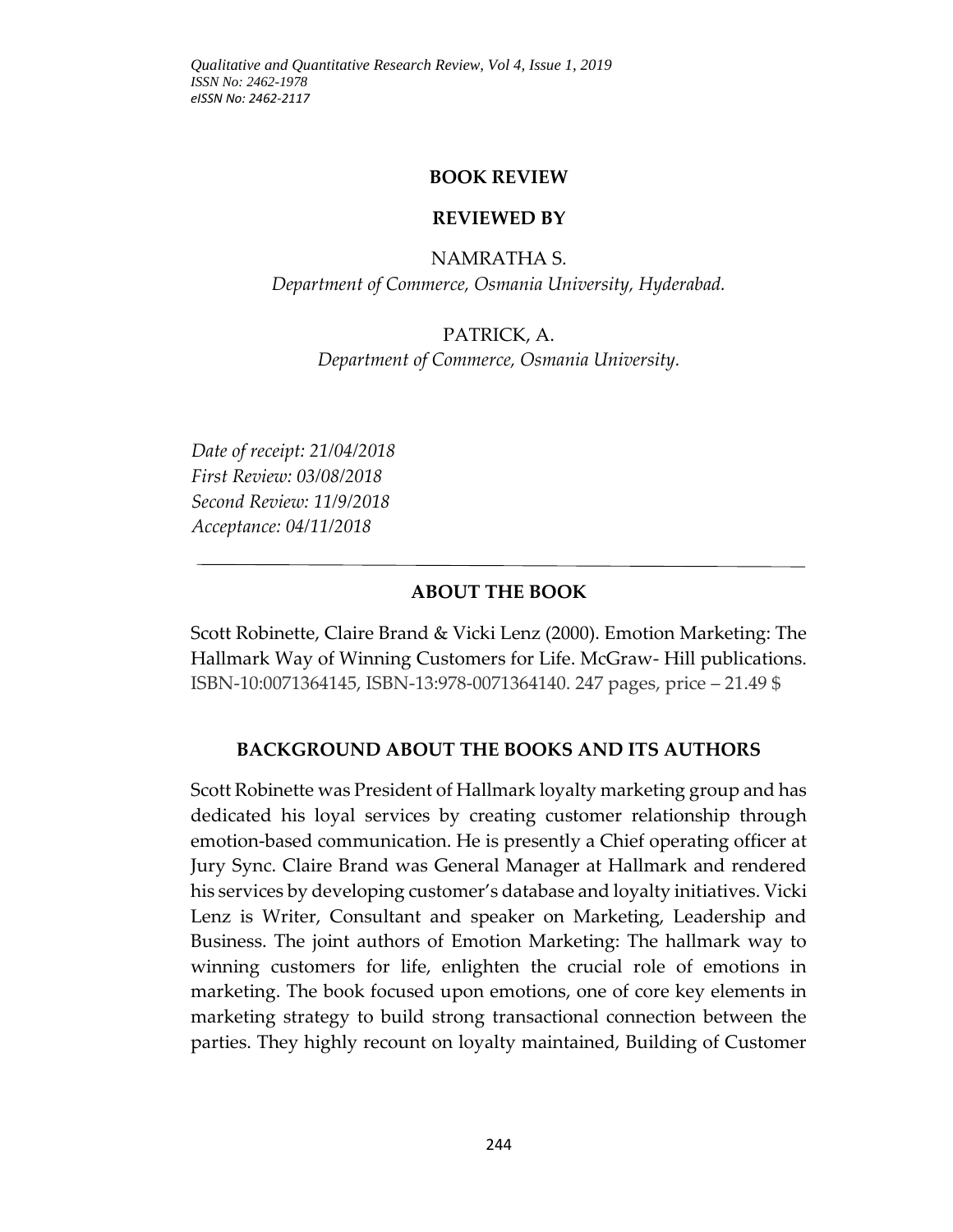Relationship and proper emotional communication made by hallmark to win its customers for life. The authors considered Hallmark and other companies' cases for presenting the various different emotion marketing strategies to be implemented or adopted for gaining the long run customers.

### **SUMMARY OF THE BOOK**

Emotion Marketing: The Hallmark Way of Winning Customers for Life is a strategic book on creating and sustaining customers based on emotions. The book is broadly classified under three major heads consisting of eleven sections. A brief outline of each sections is discussed below.

## **PART – I: WHY EMOTION MARKETING WORKS:**

## **1. The Business Case for Emotion Marketing**

This section focused on, how emotions added to present marketing strategy triggers customers to make emotional purchase. It says that emotion marketing is a bridge between customer's satisfaction and loyalty. It even tells how emotional appeal through advertisement evokes customers to believe over companies. Which makes them go beyond their way to buy product. It even described in detail about customer loyalty is directly related to sale and retaining existing customers help to generate new customers. The later end of the section tell that companies should demonstrate that they care for their customers being satisfied by being customer centric and ended emotional marketing helps to touch emotions at proper time and place by conveying proper emotional content.

# 2. **The Value Star (Sm) – A Model for Emotional Marketing**

This section tells on survey conducted by hallmark research department on thousands of customers to determine the customer value. This result found five point of value star to be equity, experience, energy, product and money. It further expresses in detail about the emotional (equity, energy and experience) and rational side (product and money) of value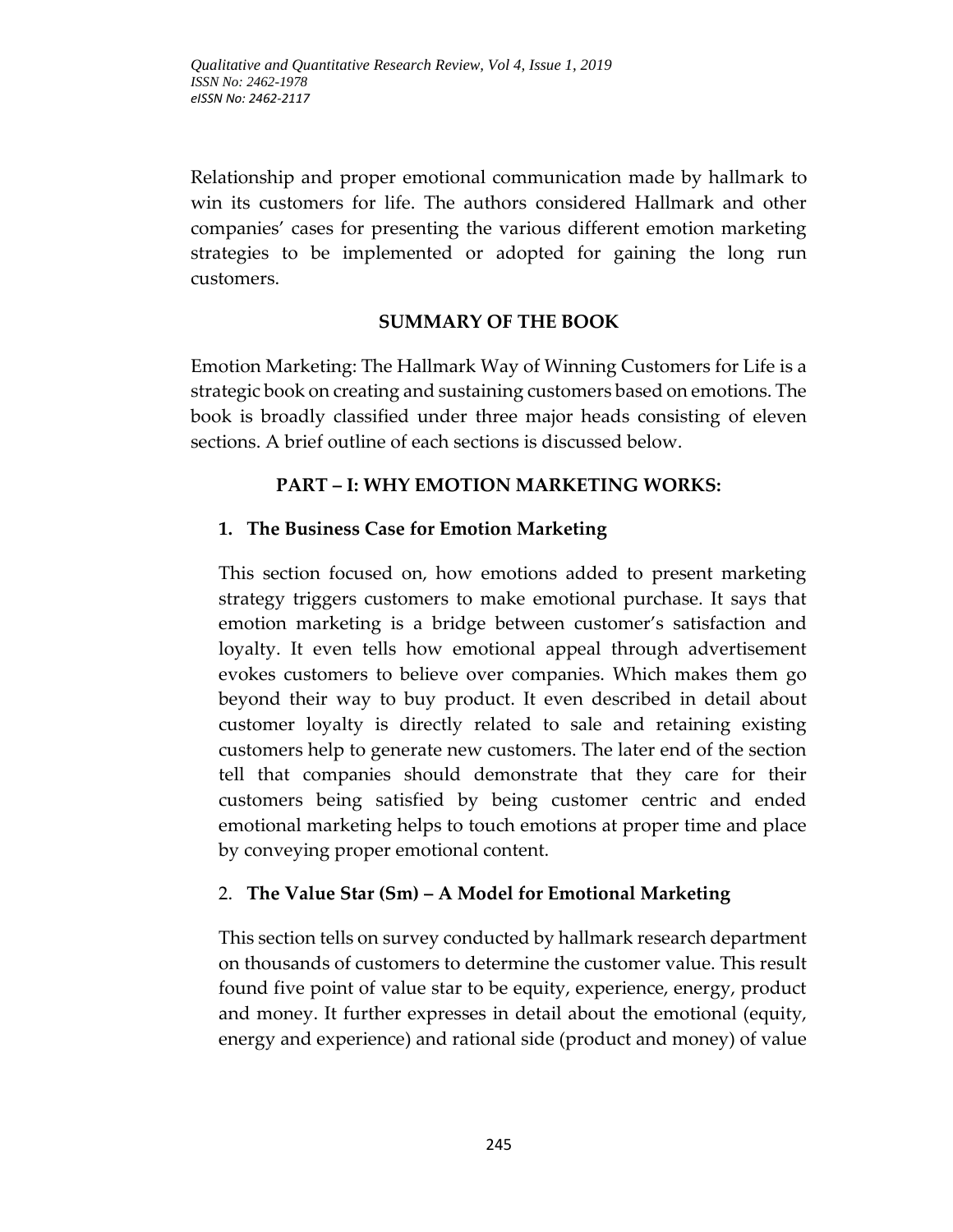star and its importance. The section ended with depicting how emotional side weight high than rational as it stimulates 3000 times faster than regular. As, head dictates basic needs, prudence, features, reflections etc. where heart dictates unconscious feeling, passion, relations and its higher needs.

## **PART- II: WHAT EMOTIONAL MARKETING IS ALL ABOUT:**

## **3. Emotional E: Equity**

In this section it tells about trust is the basic emotion in business. The first E of emotion side is Equity (Identity and image) which depends on how companies showcase themselves versus how customers observes it. In detail it says how strongest companies directly targets the sources which meet basic emotional need of customers and further emphasized on how companies can be developed or expanded as emotional equity is already created in the market.

## **4. Emotional E: Experience**

In the beginning of section, it focused on how the exchange of information's, stimuli and emotions between customers and companies are called experiences. Which falls under three broad categories described in detail are transactional exchange, informational exchange and emotional exchange. The end of this section depicts experience is product environment, loyalty communication, customers service and social exchange. It even discussed on how companies are rewarded with loyalties when it meets customer experiences.

# **5. Emotional E: Energy**

In this particular section it expresses about customer's value companies only when the companies value customers and how companies reveal that they appreciate the desires and priority by being helpful hand in managing their time and energy. It even discloses how energy makes things more accessible, easier, worthwhile and personalized and the end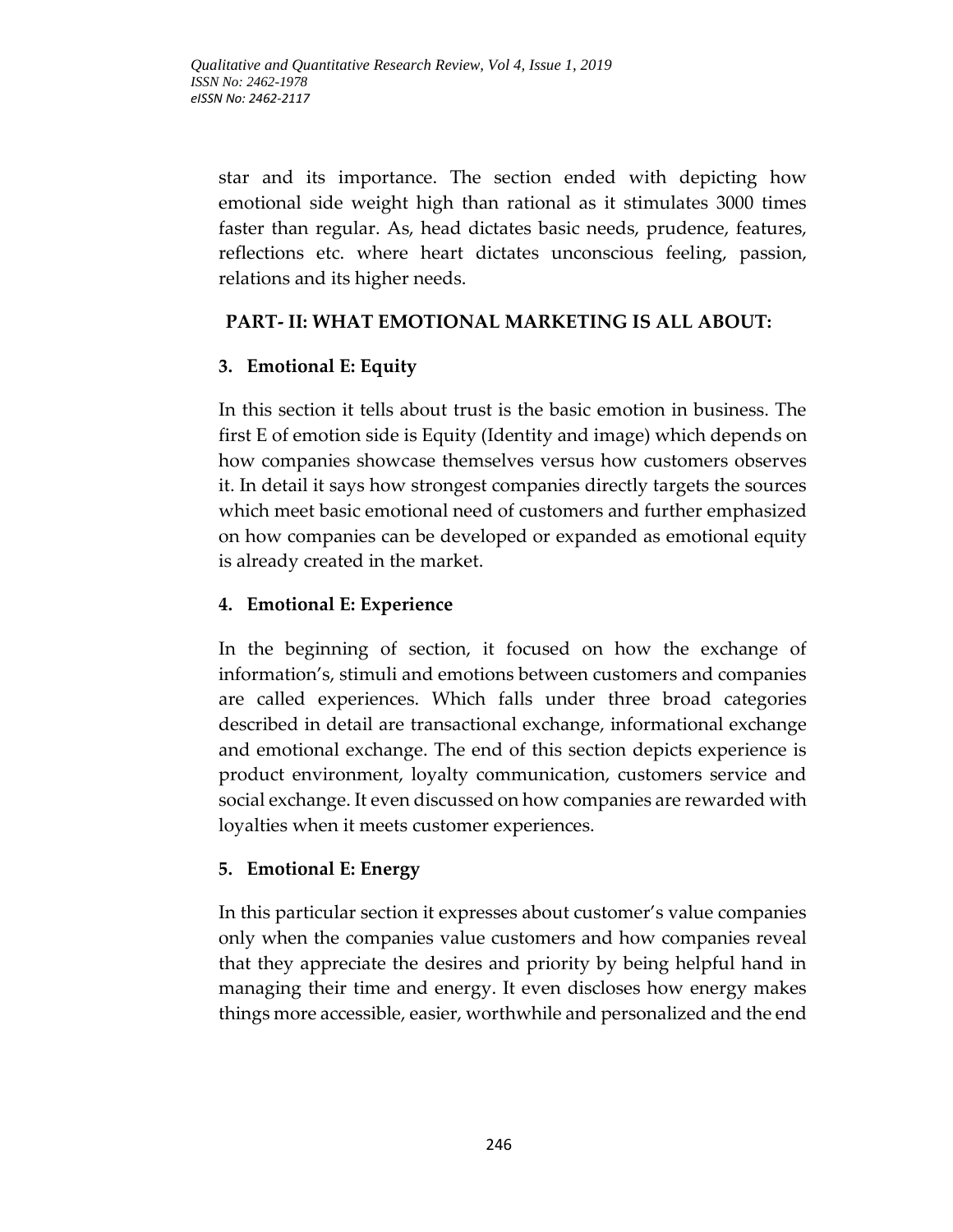of section says how in the technological world customers time management became easier.

### **6. Product and Money: The Rational side of Value Star**

In this section the rational side of value star tells about how product and money are key variable to make trade with customers because without rational side emotional side cannot be exposed. Later in the section it reveals how rational components can be enhanced by improving products features, quality, design, availability and most important of modern time to add uniqueness. At the end tells on how using proper pricing method in business, advertising discounts etc. improves money factor.

## **PART -III: HOW TO PUT EMOTION MARKETING TO WORK**

# **7. Building Customer Relationship that last**

It addressed broadly on how knowing its customers and their requirements enhance the brand and create value preposition. It even tells about how customer behavior or segmentation by transactive is first step of emotional marketing. It discussed the behavior fluctuating customer's life cycle and ended the section with how mutual benefits of customers & sellers, commitments, authenticity and communications required to builds long term relationship.

### **8. Emotion in Marketing Communication**

The section tells on how emotional connection created to make transaction and customer relationship strong. It even expresses on how emotional marketing communication target right audience by providing offers, creative solutions. The elements like relevance timing, sender/receipt relationship, frequency and perceived value to be emotion- driven communication strategy. IT ended with how emotional value of relationship building rate scorecard can be measured by attributes like relevance, clarity, consistency, mutual benefits and creative concepts.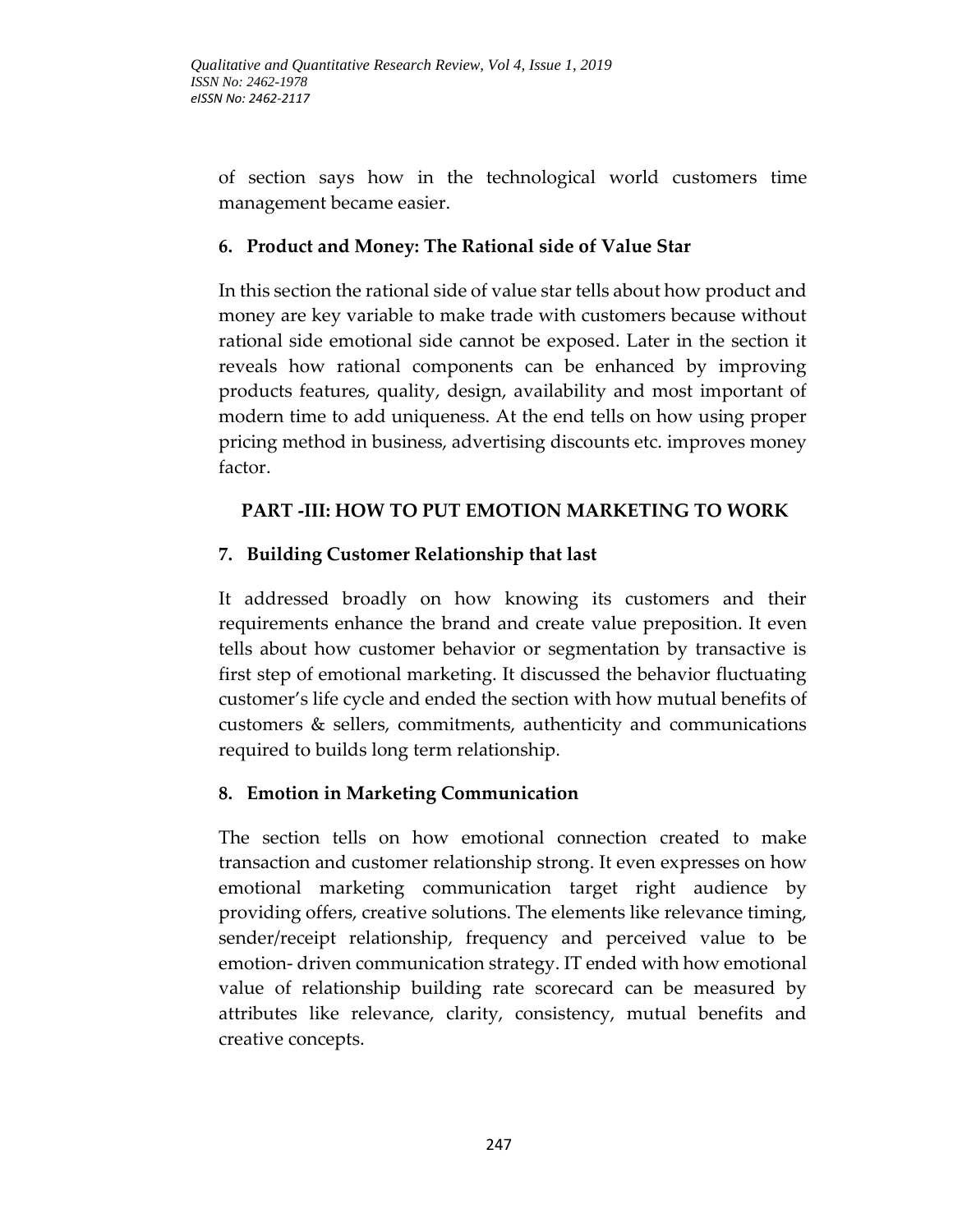### **9. Emotion Marketing on Internet**

In this section it tells how with E-tailing capturing the traditional market. Loyalty over web plays important role as building relationship over online is much difficult when compared to traditional. It even described how companies should know why a customer is visiting and what appropriate contents are to be highlighted for their browsing site. It ended with how internet over a thing is two-way interactive tool where customer testimonials &rating, chatrooms, product recommendation, ask to expert content helps to draw customer preferences.

## **10. The Other E: Employee**

The authors studied in detail how absent of emotion marketing techniques on internal customer (employee). They are the human asset of companies benefits like creative, liberal and competitive environment which inspires employee to be loyal and return to work every morning. They even described on how emotional equity begins with corporate ideology, experience through flexibility, energy means work place perks and the rational side of star with the pay and job.

# **11. Emotion Marketing – An Action Plan**

In this section authors explains in detail about four stages of emotion marketing from Assessment to strategy, implication and evaluation consisting of feedback loop from back to beginning. In the end it describes about the challenged faced in emotion marketing.

### **EVALUATION OF THE BOOK**

Emotion Marketing: Additional element in exiting era of marketing can create huge influence on market. The objective of wining customers for life needs strong customer relationship and to gain these customers at least one variable of emotional side of value star along with the rational side help to create customer's attachment by meeting the basic emotional need and makes customers to go out of their way to buy the product. Emotional